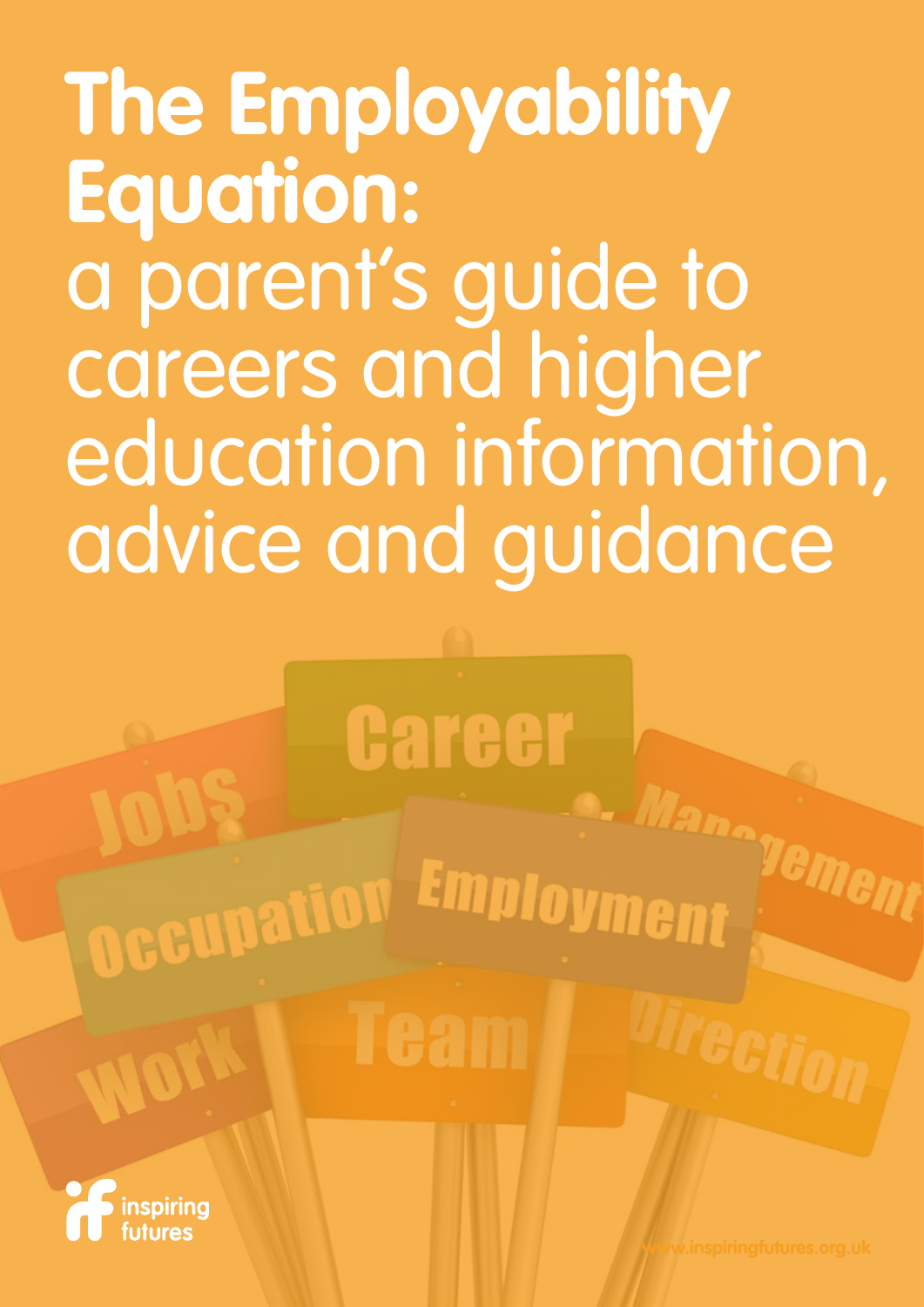# Introduction

The world of work is changing constantly with new careers and interesting opportunities becoming available at an ever increasing rate. Young people need high quality information, advice and guidance on careers and higher education if they are to make sensible and informed decisions about their learning, training and employment against this background of change, diversity and, at times, uncertainty.

As a professional and impartial addition to school careers guidance programmes, Inspiring Futures has been supporting students (and their parents) for over 70 years. We are also **matrix** accredited, which means we work to the highest quality standards in the careers guidance profession. We are specialists in the provision of careers education activities, information, advice and guidance as well as skills development activities for students aged 14 to 18.

We believe that access to high quality information and advice enables young people to make the right choices for their future, based on their personal skills, abilities and aspirations. Guidance then helps them to understand what they need to do next to achieve their personal and career goals. The self-knowledge they acquire in this process will help them throughout their working lives.

Inspiring Futures' The Employability Equation guide for parents sets out the key choices and decisions that young people face and provides suggestions about how to research and explore their options and develop the skills required for success.

Vinginia Isaac

**Virginia Isaac, Chief Executive**  The Inspiring Futures Foundation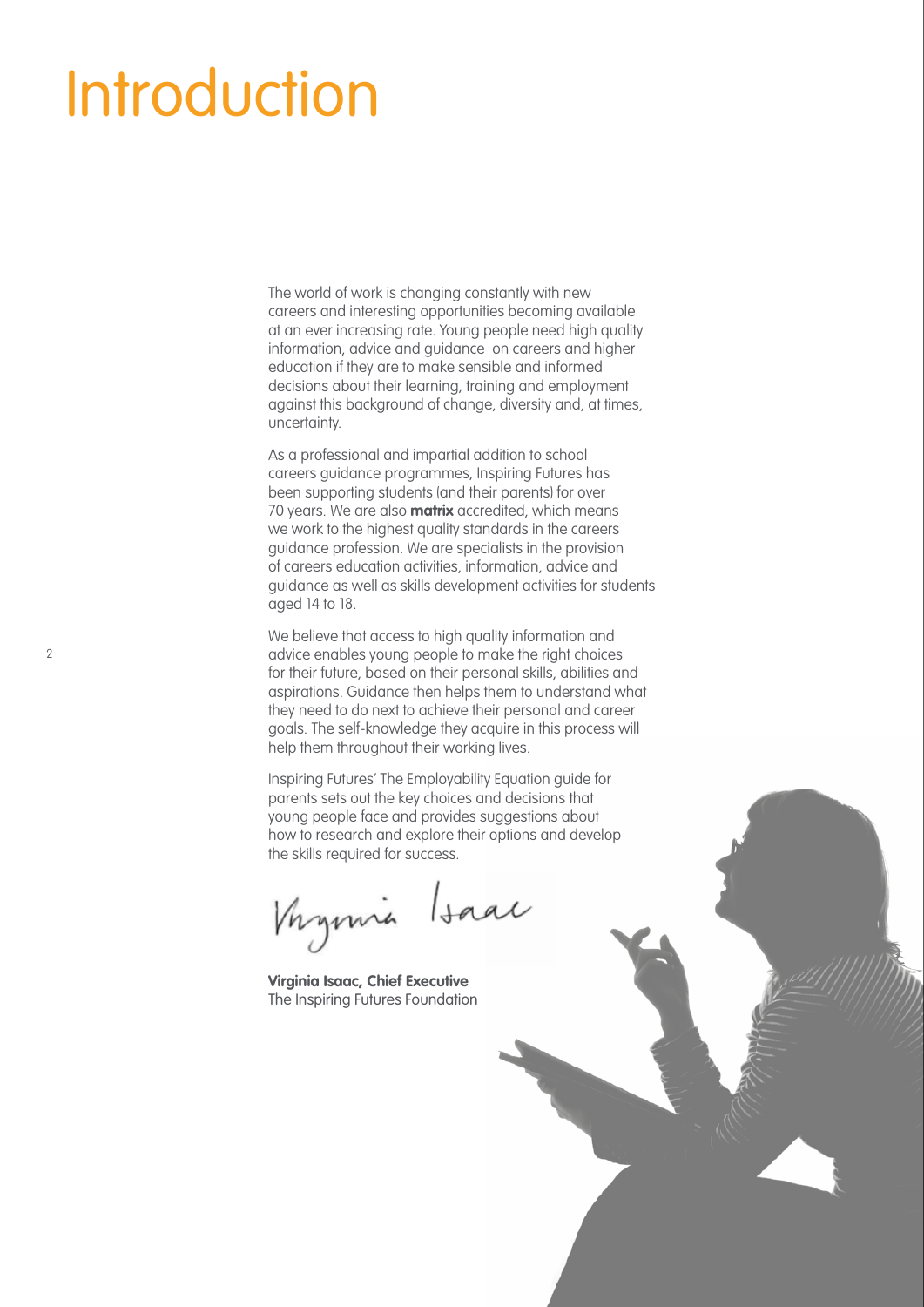

**Children are expected to make choices about their education at a relatively early stage and these decisions can have long lasting repercussions on their future career. They need to have a good awareness of their skills and strengths so that they're equipped to make the right choices at the right time. For those reasons, I feel passionately that careers guidance should be focused on a personalised approach.**

Vivienne Cooper, Parent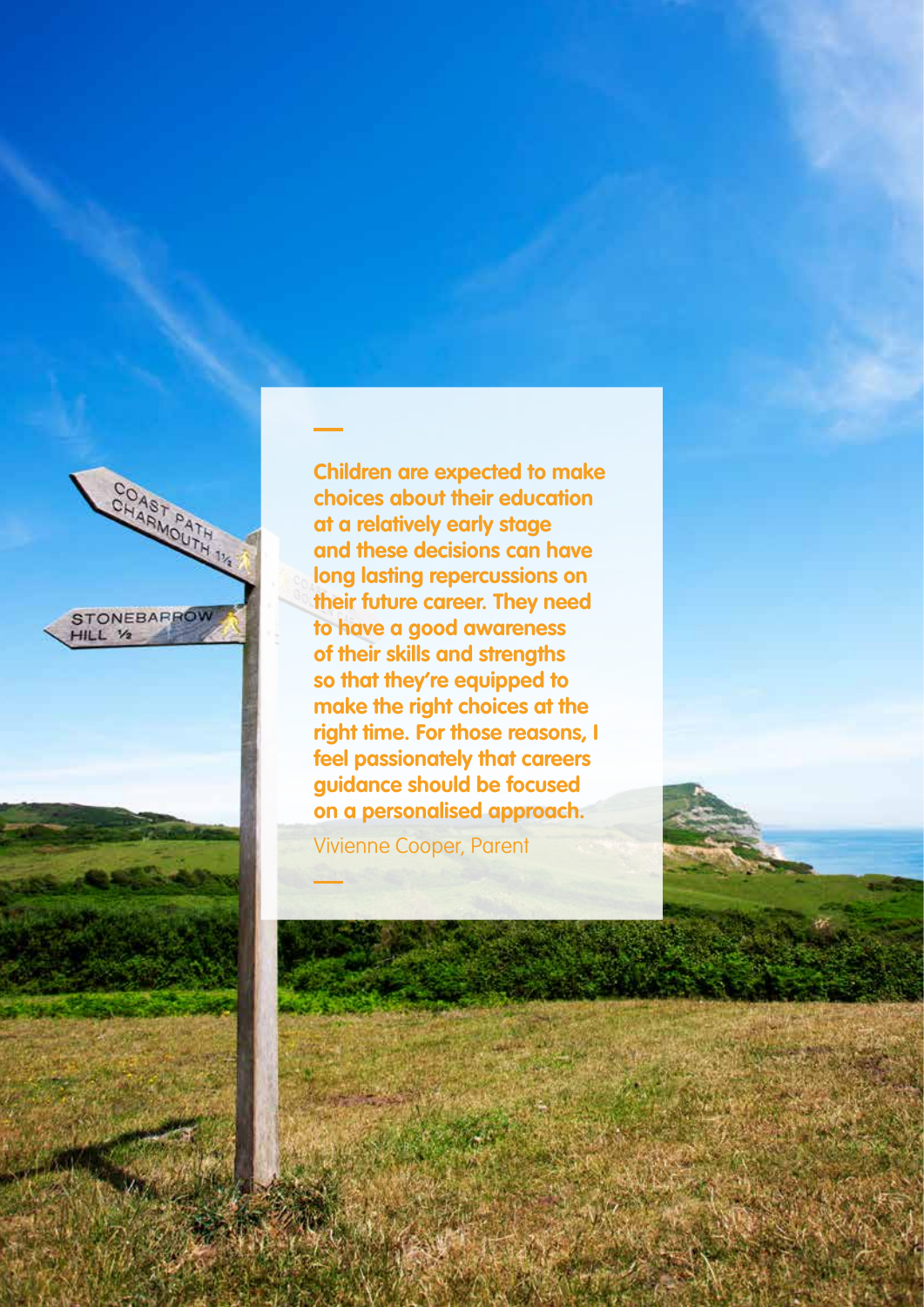## The employability equation

Parents are a major influence on their child's career aspirations, planning and success. The advice and support that you can give your child to understand their interests and ambitions and to develop their employability provide an important complement to the careers education, information, advice and guidance they receive at school.

- You can help your son or daughter by: Knowing what determines an individual's employability
- Having a good understanding of the options and choices they face as they progress through and from school
- Listening to their views without being critical or judgemental and being open to new possibilities and ideas – they are likely to go on to do a job that does not currently exist!
- Encourage your teenager to consider, research, experience and compare a breadth of learning, training and employment options

Employability is the development of skills, experience and personal attributes that enhance an individual's capability to secure rewarding and satisfying outcomes in their economic, social and community lives.

No single factor determines an individual's employability and what employers require varies within and between occupations, and is continually evolving as the world of work changes.

The employability equation summarises the key determinants and provides a framework for identifying strategies and actions to improve employment prospects.

### $E = (Q + S + WE) \times C$

 $E =$  employability  $Q =$  qualifications  $S =$  skills  $WE = work$  experience  $C =$  contacts

Understanding what determines employability, what options are available, what employers want and what support is available will help you to help your teenager make informed decisions and choices as they progress through school and into the world of work.

Over half of parents (58% overall) were asked by their children for careers advice.\*

\* Parental Influence: the key role played by parents in their children's decisions about routes and pathways post-18

July 2015 Prepared by Chris Phillips, GTI Media Research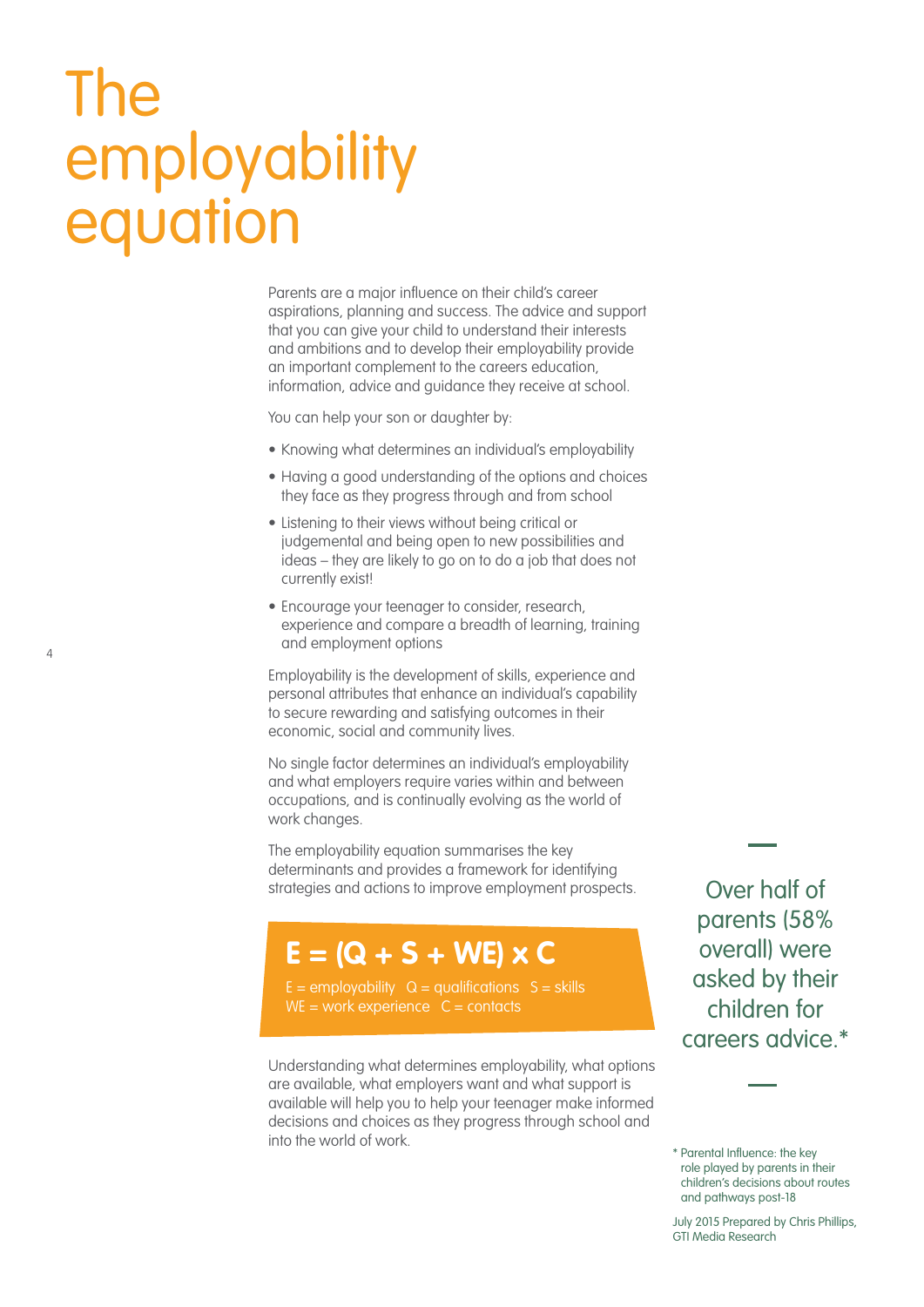**From a parent's perspective it's helpful to have someone other than yourself providing guidance and support as you know it's more likely to be taken seriously! Added to this, it provides a level of reassurance that your child won't opt for the wrong educational path which could prove to be a costly mistake.**

John Taylor, Parent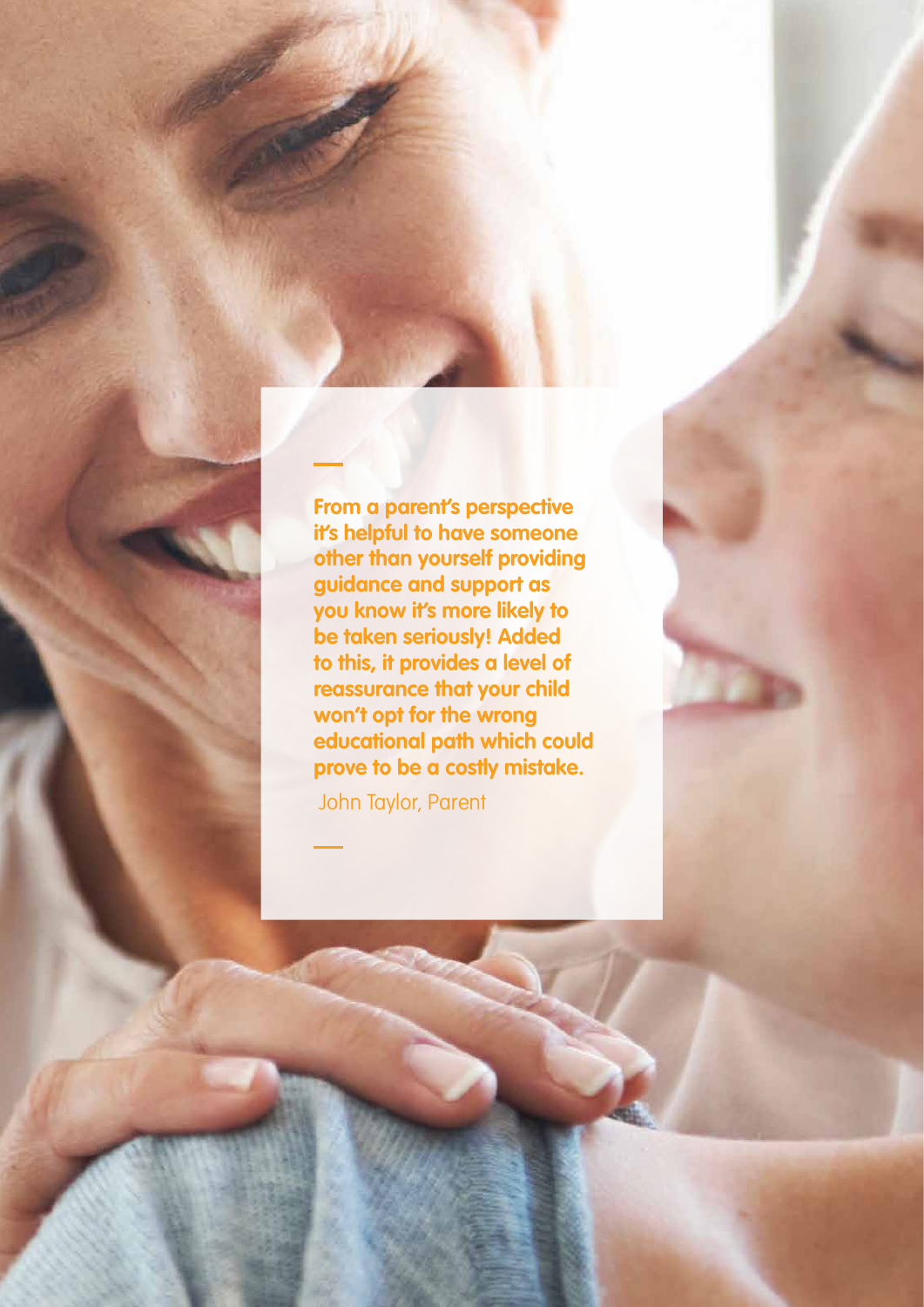# Qualifications **E** =  $|Q| \times 2$  **E** =  $|Q| \times 5 + \text{WE}} \times C$

Your child's choices at 14+, 16+, 18+ and 21+ are key determinants of their employability and career options. The entry routes and requirements for some careers, for example medicine or engineering, are clearly defined and require specific grades in specific qualifications, but for many career entry routes and requirements are more flexible. It is therefore important for you and your child to have up to date information about labour market trends, which career sectors are growing and which are declining, their entry routes and requirements as well as details of the subjects, courses and training options available to your child locally, nationally and internationally.

### **The qualifications ladder:**

- **14+ GCSE or National 5 choices a combination of core (compulsory) and option subjects that will give as much flexibility of choice as possible**
- **16+ Education A levels, Highers, French Baccalaureate, IB or Matura), vocational qualifications (BTEC or NVQ) or work based learning (apprenticeships)**
- **18+ Higher education (degrees), vocational qualifications (diplomas), work based learning (apprenticeships and school leaver schemes)**
- **21+ Post-graduate professional qualifications**

Schools, colleges and universities provide detailed information about the subjects, courses and qualifications they offer. Professional associations and employers provide information about entry routes, preferred and essential qualifications and other entry requirements.

Information about what subjects, courses and qualifications are available to your child should be supported by impartial, independent advice and guidance. Careful consideration of subject or course content, as well as teaching, learning and assessment methods, is important and will help your child choose options and combinations which they will enjoy and in which they will succeed, thereby providing a firm basis for the next step up the qualifications ladder.

Aptitude, interests, values and personality assessments are an excellent basis for guidance discussions with a qualified careers and higher education adviser, the result of which is a personal action plan that will help your child research, compare and decide on which route through education and which qualifications are most appropriate for them and which will help them achieve their career and life goals.

But good qualifications alone are not enough…

All sample groups felt that they, as parents, had the biggest influence over their child's important education and career decisions.\*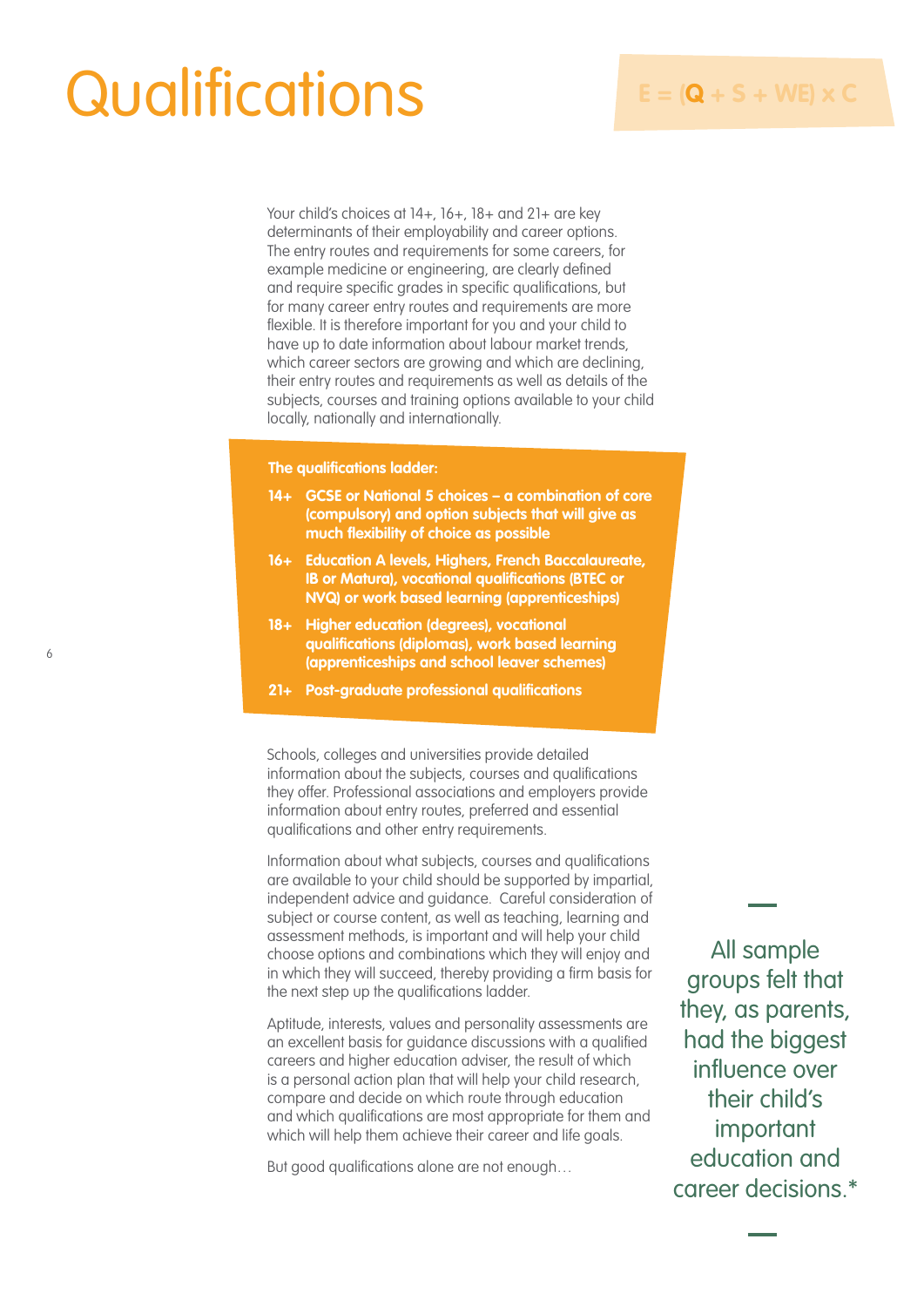**This individual career profile equipped my daughter with the opportunity to explore in more detail the career paths that she had shown an interest in. At the same time she was able to discover whether she has the skills and aptitudes to succeed in those areas.**

Denise Smith, Parent with a daughter enrolled in **Futurewise**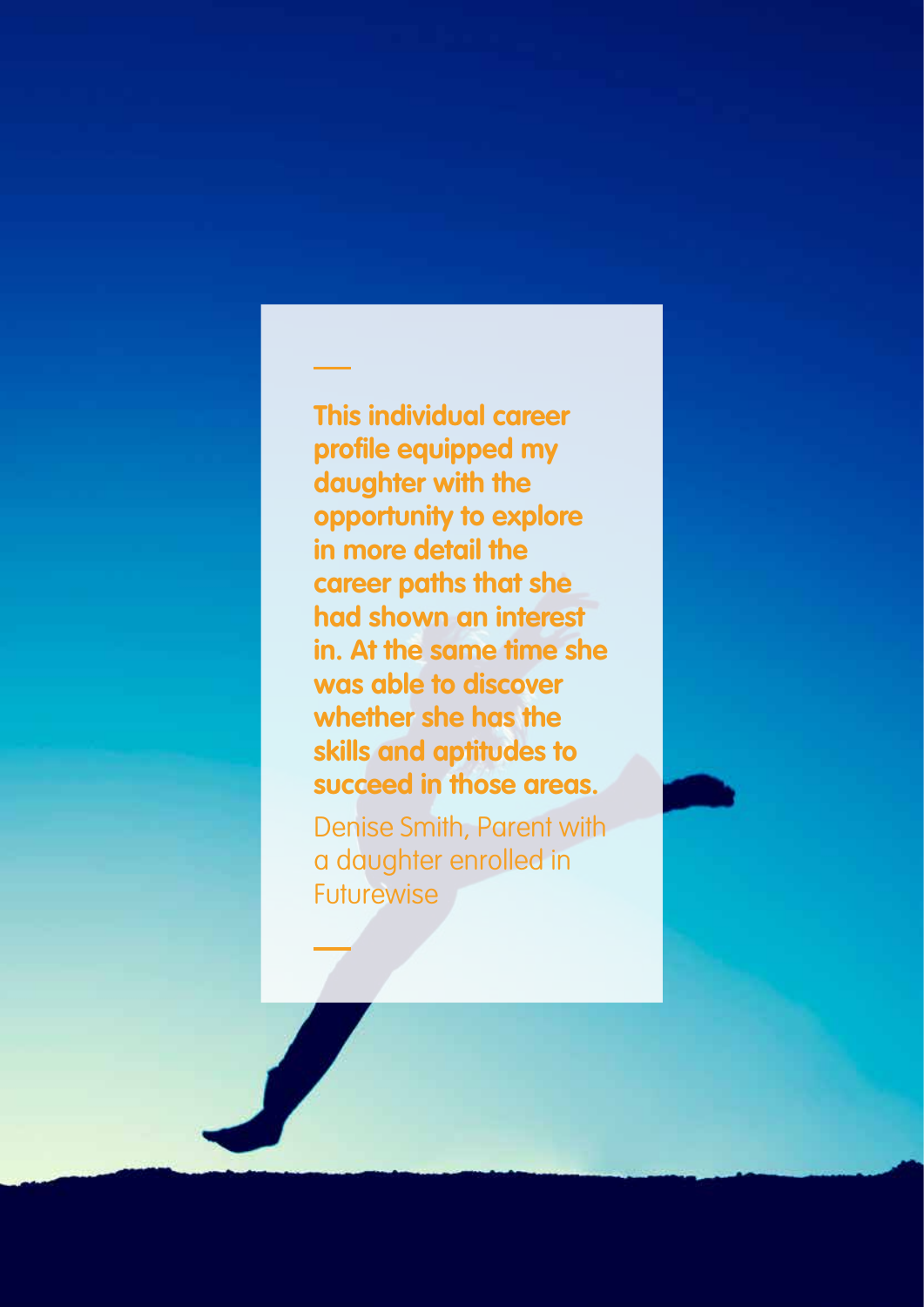8

### $S$ kills **E** = (Q + S + WE) x C

The subject knowledge and skills developed by studying for specific qualifications at school, college or university are the basis for entry to some careers, but many employers place great emphasis on employability skills, also known as transferable skills. These employability skills include:

**Communication – oral, written & visual, teamwork & leadership, investigating & analysing, initiative & self-motivation, planning & organisation, flexibility & adaptability, time management, negotiating & persuading, numeracy, self-awareness, computing & IT, decision-making & action planning, curiosity & creativity**

These skills can be developed and evidenced through the school, college or university curriculum, super-curricular activities such as independent study and projects, cocurricular activities such as drama, music, sport, positions of responsibility at school, college or university and work experience, volunteering and employment.

Encourage your child to take the reflective **A B C** approach to skills and their applications for courses and jobs.



This approach helps your child put their skills development activities in context and will help them write effective and focussed personal statements, CVs and letters of application.

### **Qualifications** get you the interview, but won't get you hired

The Undercover Recruiter

79% of parents felt that their child did not have a clear idea of what they wanted to do after finishing education.\*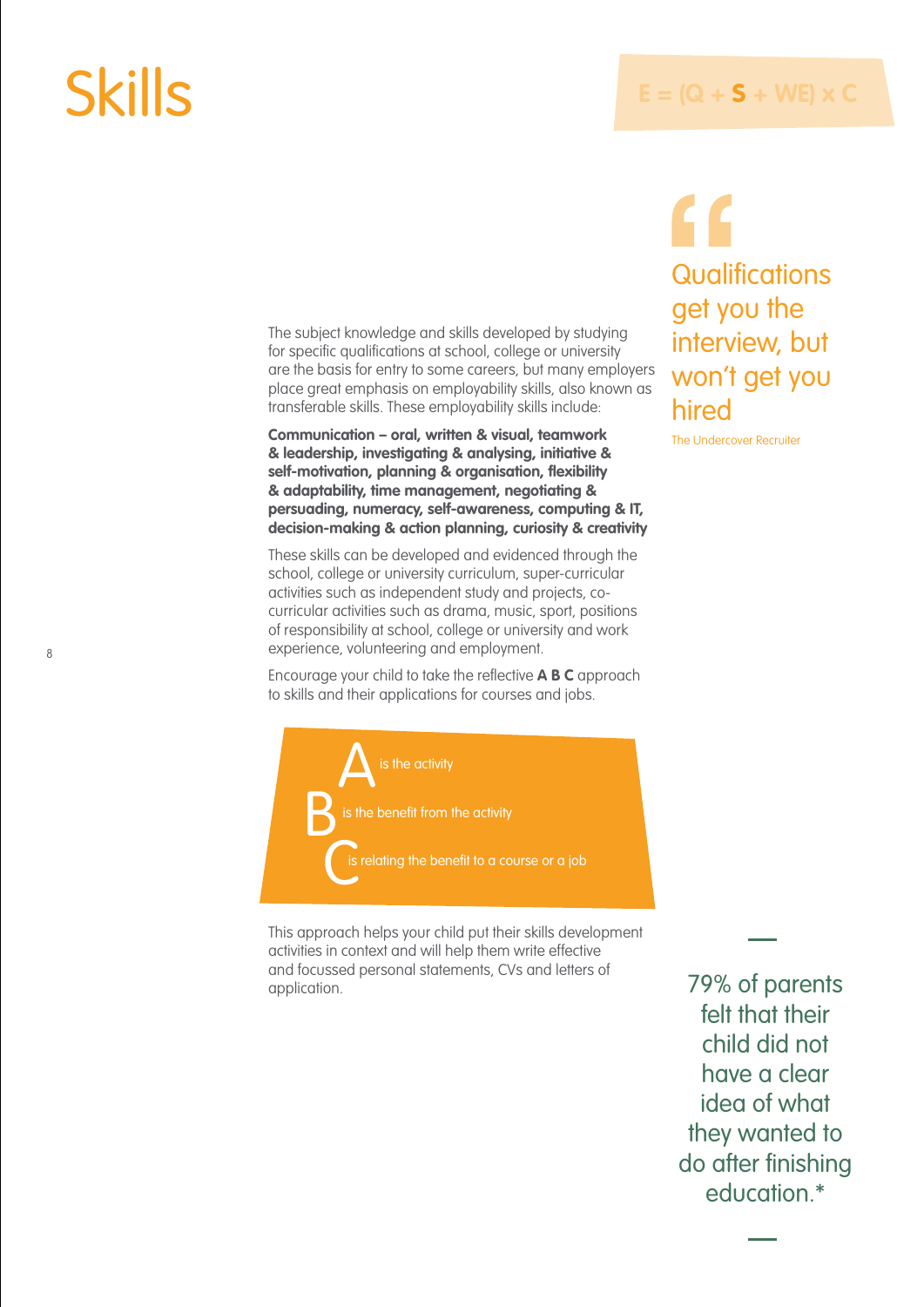**Increasingly, young people from around the world are competing for university places. It is more important than ever that they make the right choices when it comes to subjects, courses and locations. Young people need to be well informed, not just about the options available to them at each key decision point, but also about their abilities, interests and personality traits.**

Louise Evans, Head of Adviser Experience, UCAS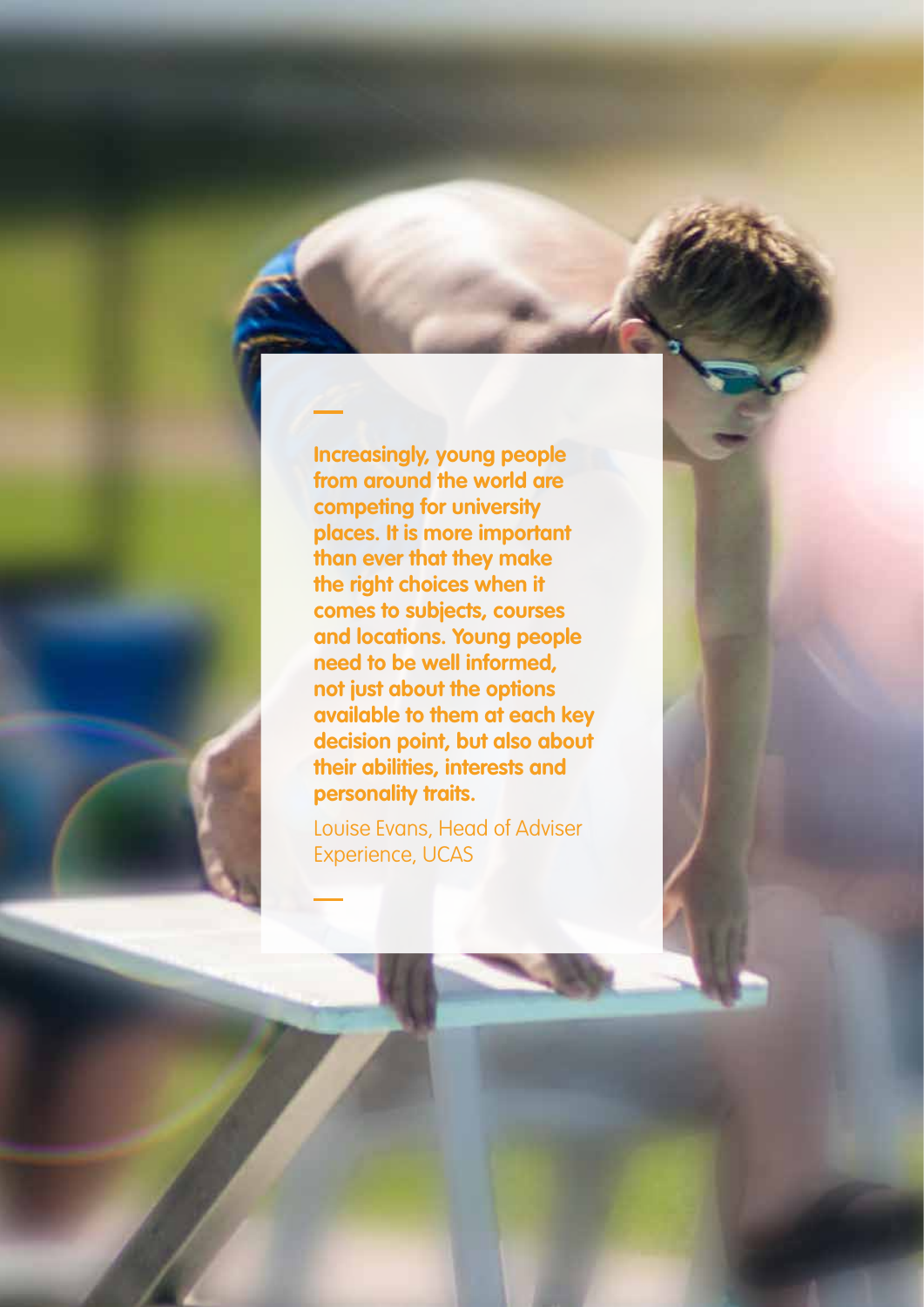### $= (Q + S + WE) \times Q$

# Work experience

Work experience, paid work, volunteering and job shadowing are all good ways for your child to find out about career entry routes and requirements, develop employability skills and provide 'can do' statements and examples to support their CV and personal statement.

Work experience is a placement on an employer's premises in which a young person carries out a particular task or duty, more or less as would an employee, but with an emphasis on the learning aspects of the experience. The benefits of young people preparing for, participating in and reflecting on work experience include:

- Awareness of the factors which determine career choice and the requirements of particular employment sectors
- An understanding of possible future career directions
- An insight into the skills and attitudes required by employers
- Evidence to support learning, training or employment applications
- Improved motivation and self-esteem, greater independence, enhanced self-confidence, maturity and interpersonal skills
- Preparation for adult life, such as understanding of social, economic and industrial issues, citizenship and enterprise and an awareness of the importance of following health and safety requirements in the workplace

A common starting point to introduce young people to the world of work is a 'take your child to work day' in Year 9 / S2 or Year 10 / S3, followed by a week long placement usually scheduled either at the end of Year 10 / S3, the autumn term of Year 11 / S4 or at the end of Year 11 / S4. In some schools, work experience or job shadowing also takes place in Year 12 / S5, as this provides the opportunity for the young person to focus on a specific career in greater depth. A post-school gap year is an excellent opportunity for prolonged work experience to find out more about or to test commitment to a specific career.

Many schools help young people maximise the benefits of work experience by organising sessions on CV writing, writing application letters and interview technique, as well as providing guidelines for health & safety and keeping a reflective diary which can be used to support future job or university applications.

Volunteering and paid employment are also valuable ways of broadening experience and developing skills. Volunteering is of special importance for young people contemplating careers in the health care and education sectors. Paid work, albeit often in relatively low-skilled and low-paid jobs, is an opportunity to develop transferable employability skills and acts a source of motivation.

The majority of parents felt that a 'one-toone careers advice discussion with your child' was the most important aspect of careers advice and information (60% overall), closely followed by 'information about subject choices at KS4 and KS5/S2 and S3' and 'information about how school subjects relate to career or job areas'.\*

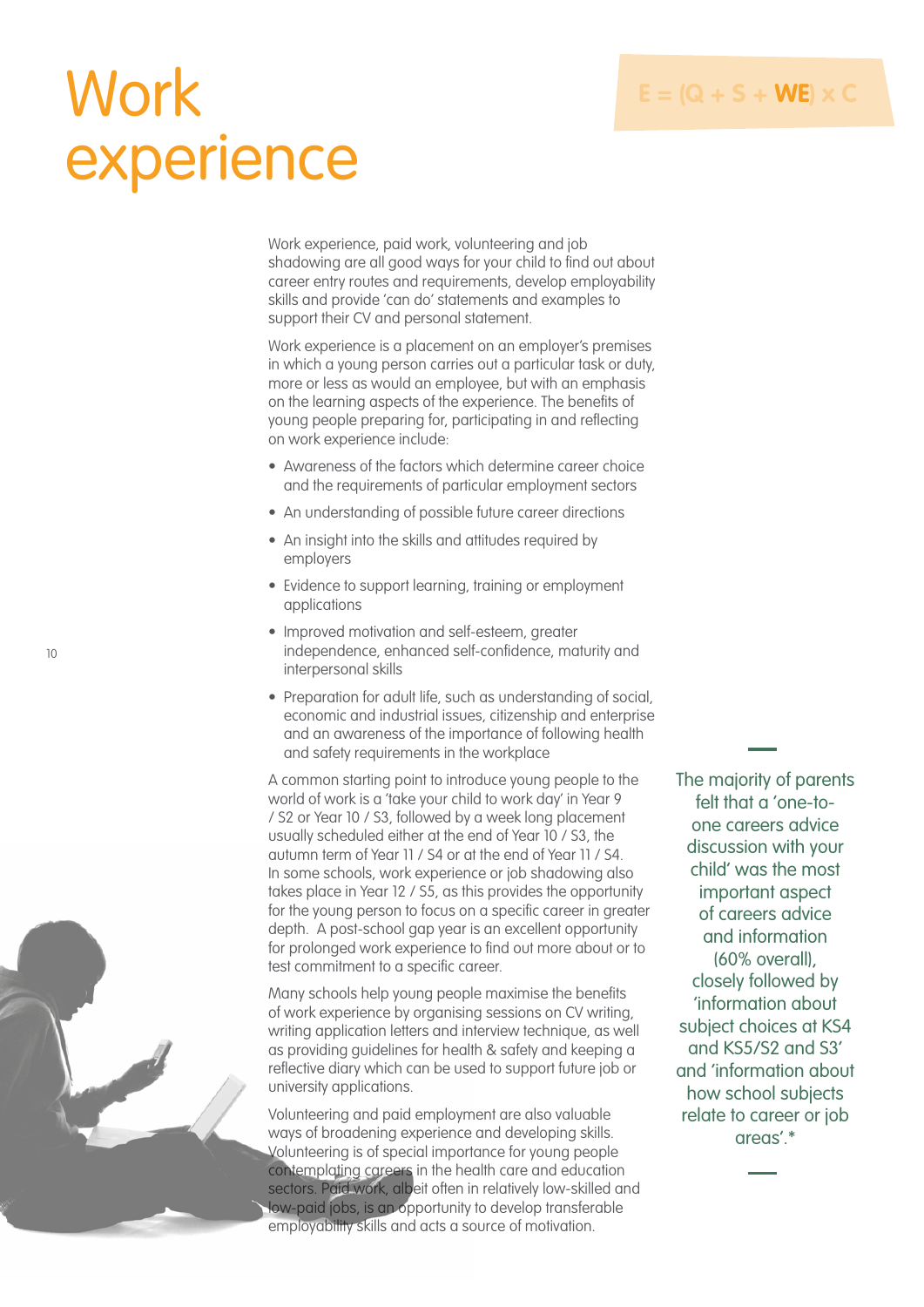**How you perform in the work place is not the same as how you perform in the class room, so encouraging a young person to understand their own personality, aptitudes, skills and interests alongside their academic performance in schools is a good way to motivate them to take a look at what jobs might suit them. Teachers cannot be expected to understand what all careers entail, or even recognise how a particular aptitude might translate into a perfect career option, so an impartial guidance professional will always be a good option. One of the tools at their disposal is psychometric profiling. It is an excellent way to help young people identify and understand their strengths and weaknesses. It can help them better understand their passions and therefore choose further studies and career paths best suited to them as an individual. Finding out what you love to do is a good start to finding a job you will love to do.**

**ANGEL** 

11

Stephen Isherwood, CEO of the Association of Graduate Recruiters (AGR).

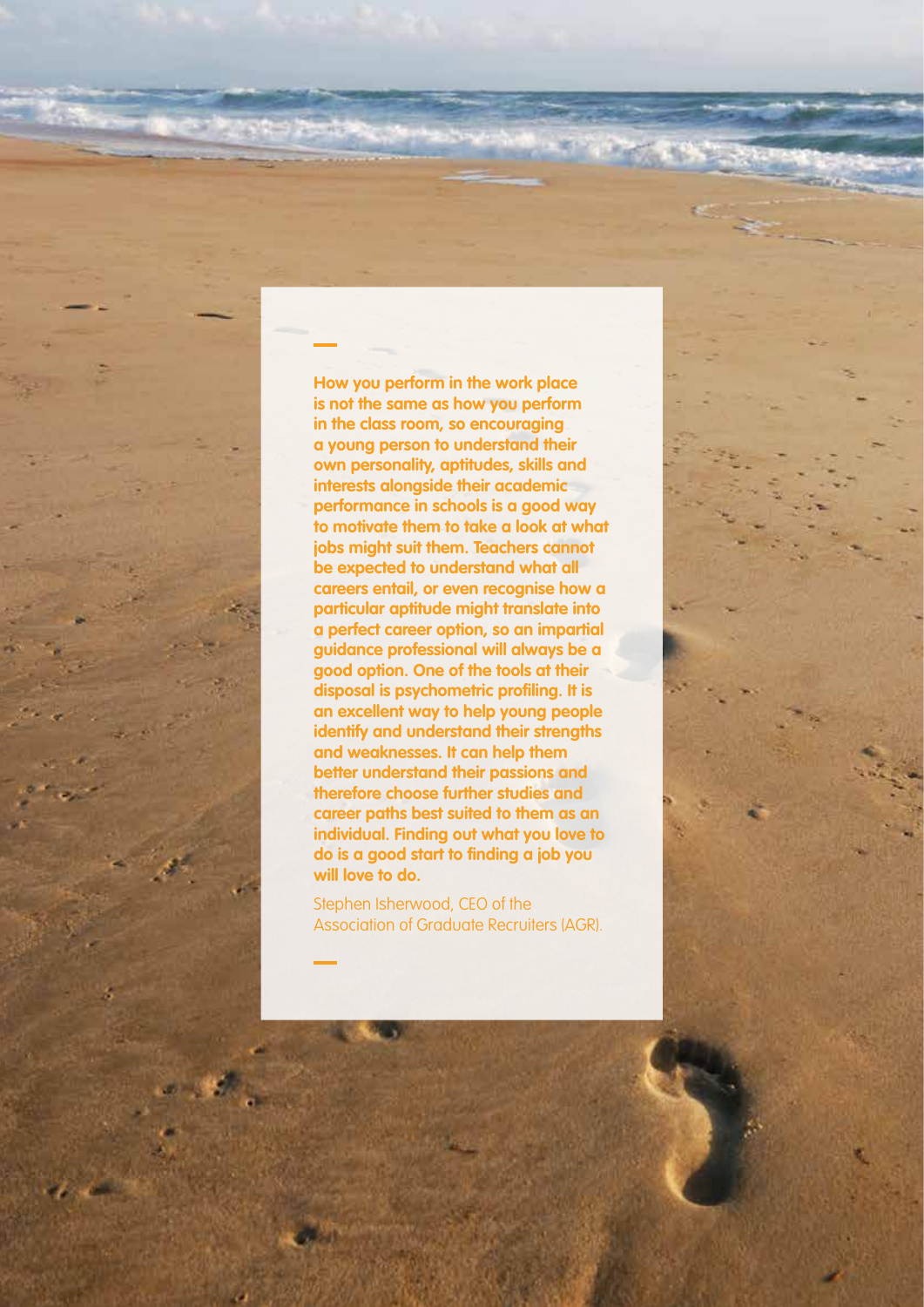## Contacts **E** = (Q + S + WE) x C

Contacts or personal networking have always been significant contributors to employability, but technological advance and the advent of social media have changed how people make contact and network.

Traditional face-to-face networking remains important and many school, colleges and universities run networking events and prepare their students for them, but you can help your child develop the skills and confidence to be a successful networker. Career insight events, such as the ones offered by Inspiring Futures, are also excellent networking opportunities.

Advice about how to dress, how to greet someone for the first time, shaking hands, making eye contact, asking and answering questions, how to be polite and assertive but neither reticent nor passive, as well helping your child prepare a 30 second elevator pitch, will allow them to make the most of networking events, which could lead to offers of work experience, job shadowing or employment.

**Online networking is increasingly important and the majority of recruiters use social media as part their recruitment process.**

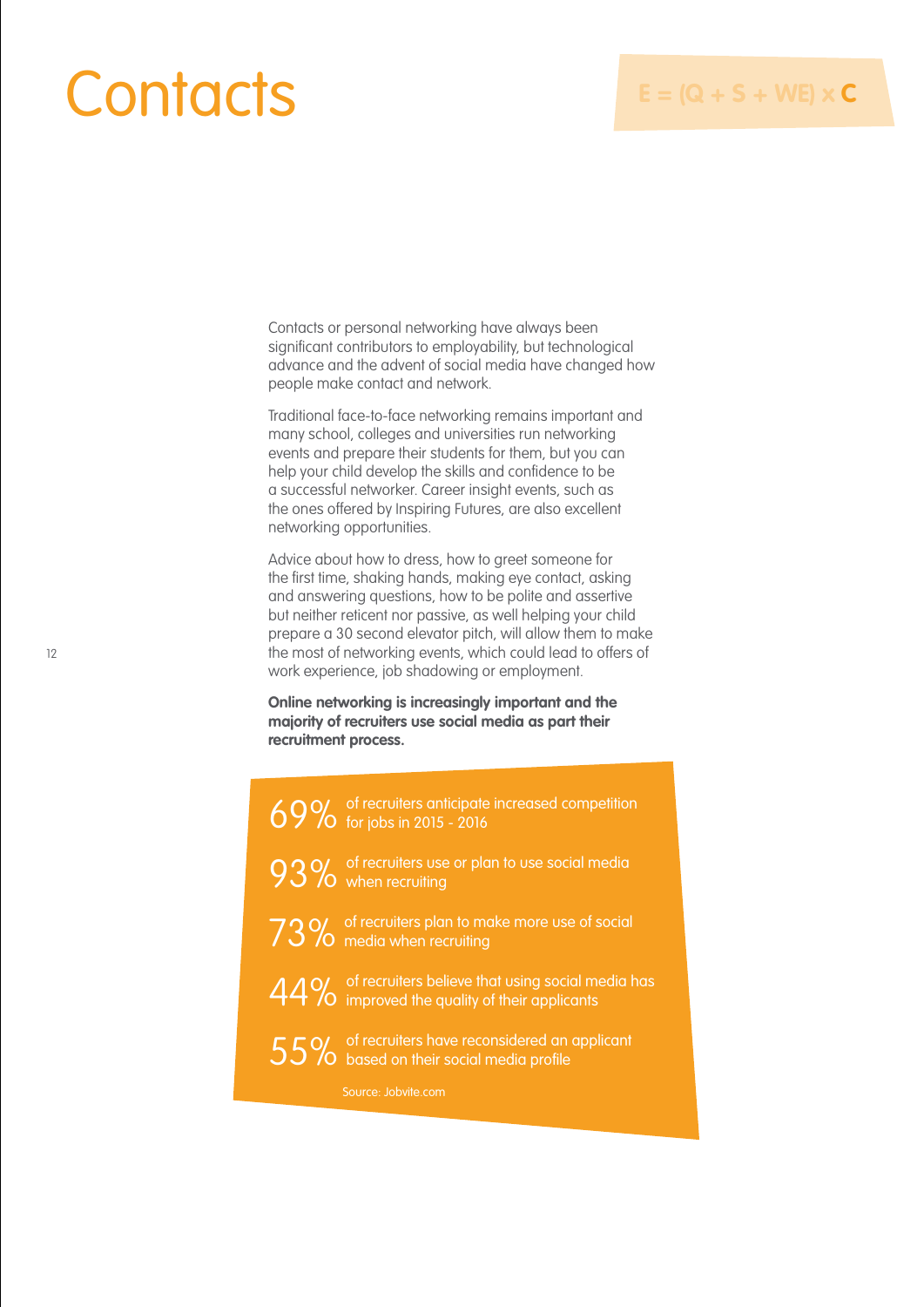# **Contacts**

As recruiters make more use of social media as part of the recruitment process, it is important that your child recognises the contribution that their online presence, or personal brand, can make to their employability. Your advice on what to include and what not to include, as well as tips on internet safety, will help your child develop a positive online personal brand.

### **The first step is for your child to review their social media sites and ask themselves:**

- Are they the most appropriate sites and is the content appropriate?
- Does the content enhance or diminish their reputation?
- Would they be happy for potential employers or training and education providers to see their social media sites?

**The next steps in building a positive online personal brand are for your child to consider these questions:**

- Which social media sites should I use?
- What are my employability skills?
- How I am developing or how can I develop my employability skills?
- How do I evidence my employability skills via social media?